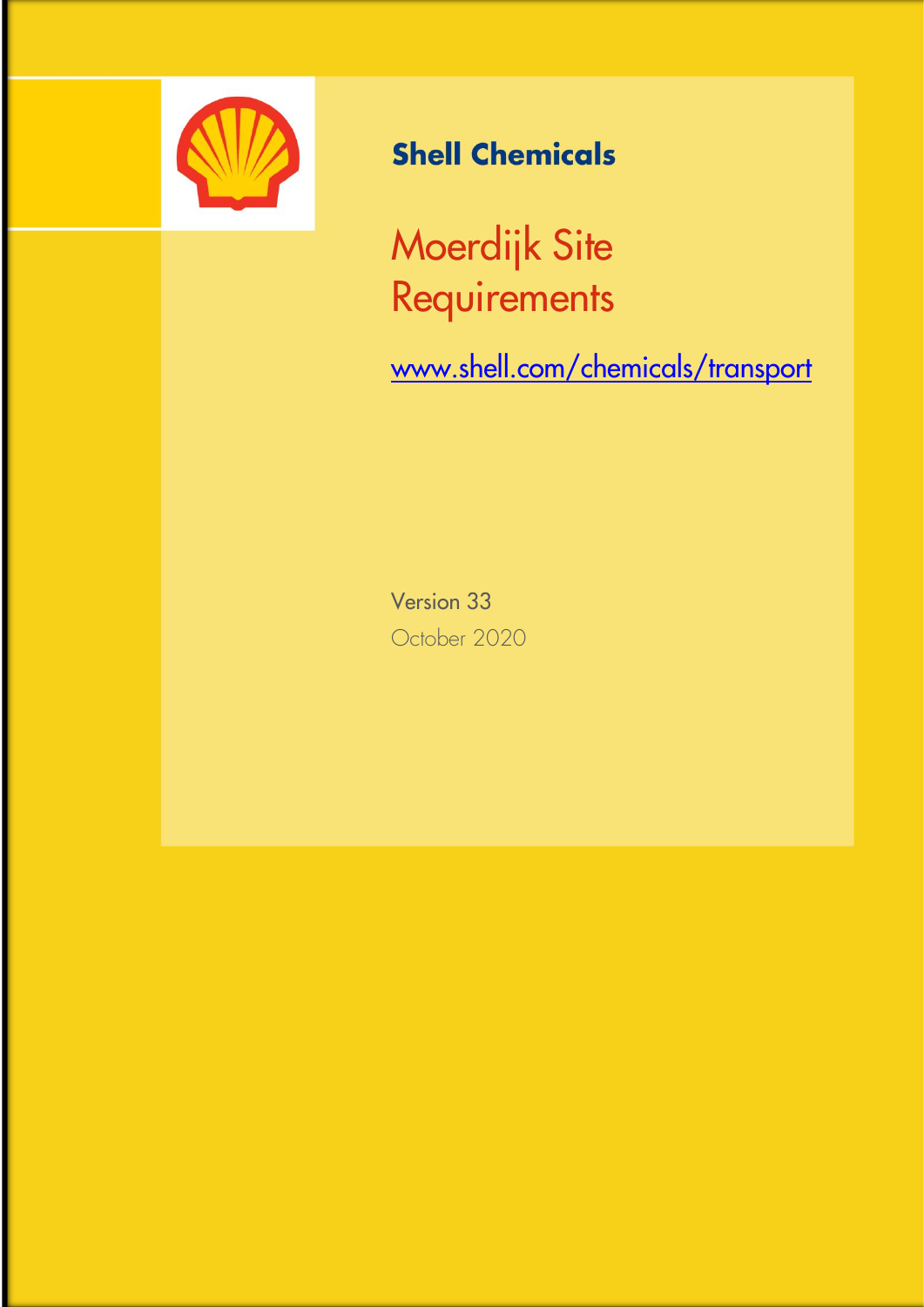

### Disclaimer

The information contained in this publication is, to the best of our knowledge, true and accurate, but any recommendations or suggestions that may be made are without guarantee, since the conditions of use are beyond our control. Furthermore, nothing contained herein shall be construed as a recommendation to use any product in conflict with existing patents covering any material or its use.

#### Shell Chemicals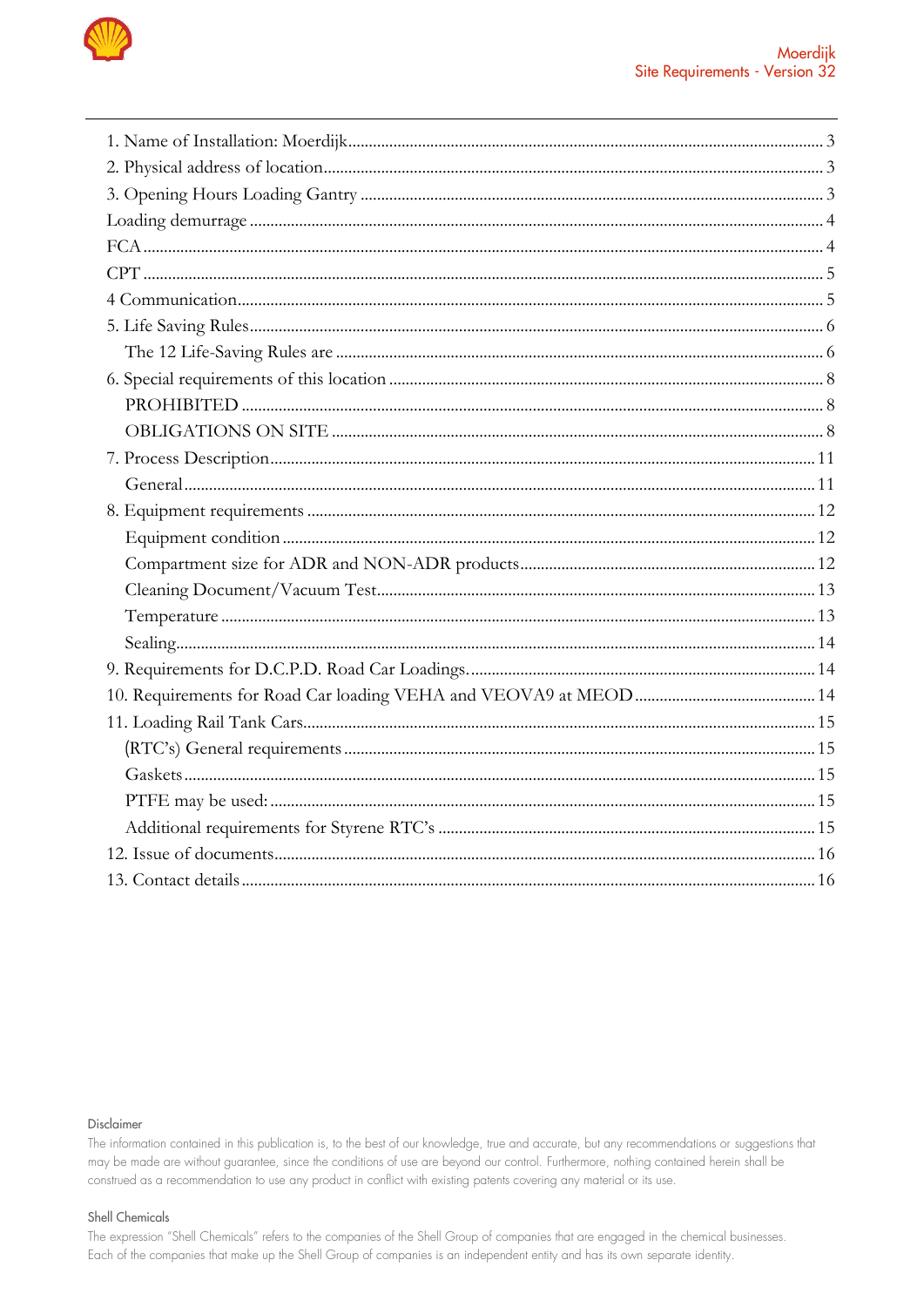

# <span id="page-2-0"></span>1. Name of Installation: Moerdijk

See also **General** Requirements

# <span id="page-2-1"></span>2. Physical address of location

Shell Nederland Chemie BV ("Shell") Vestiging Moerdijk -Dept. MFD, Chemieweg 25, 4782 SI Moerdijk, Harbornr. M450, The Netherlands

### <span id="page-2-2"></span> 3. Opening Hours Loading Gantry

Bulk road tank Lorries are admitted on Monday to Friday between 06.00hrs and 23.00hrs. Driver needs to report with full order details including order number, product name, quantity and destination.

| Product                  | Location.                      |
|--------------------------|--------------------------------|
| Ethylene oxide.          | W-951, Weighbridge 11.         |
| Propylene oxide.         | W-951, Weighbridge 11.         |
| Propylene.               | W-951, Weighbridge 11.         |
| Styrene                  | W-955, W-956, Weighbridge 7/8. |
| Di-Cyclo Pentadiene.     | W-955, Weighbridge 7.          |
| Veova-10                 | W-955, W-956, Weighbridge 7/8. |
| $M.E.G. F.\overline{G.}$ | W-955, W-956, Weighbridge 7/8. |
| M.E.G. S.                | W-955, Weighbridge 7           |
| D.E.G.                   | W-956, Weighbridge 8.          |
| T.E.G.                   | W-956, Weighbridge 8.          |

#### Disclaimer

The information contained in this publication is, to the best of our knowledge, true and accurate, but any recommendations or suggestions that may be made are without guarantee, since the conditions of use are beyond our control. Furthermore, nothing contained herein shall be construed as a recommendation to use any product in conflict with existing patents covering any material or its use.

### Shell Chemicals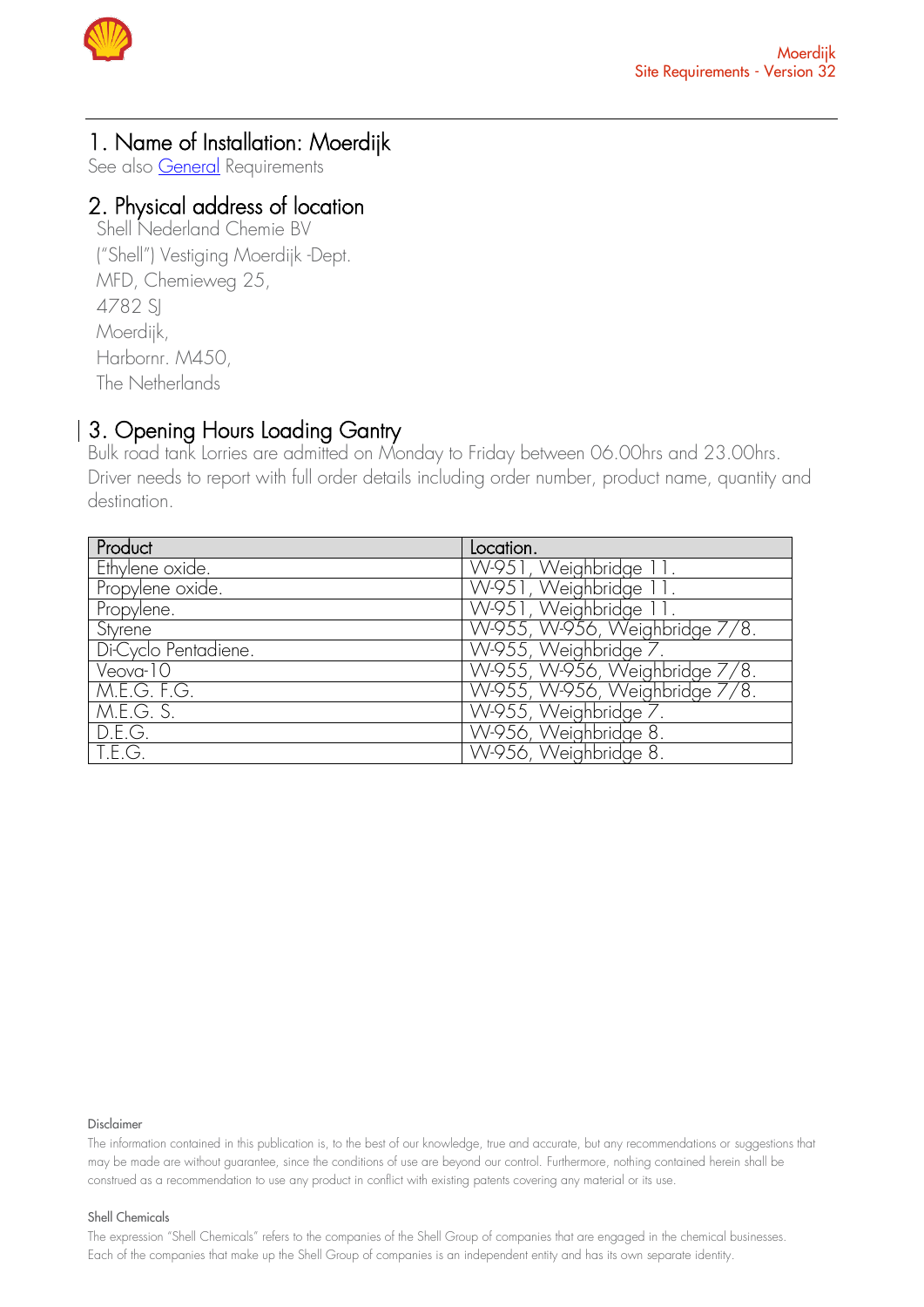

3.1. Booking process and loading appointments.

Where required, the Carrier needs to book a loading slot via TRANSPOREON. (There is no slot booking required for products TEG Bottoms and MEG Bleed. All other products do require slot booking.)

Review <https://www.transporeon.com/nl/contact/> FCA customers will receive an email with a link for slot booking.

For questions about the use of TRANSPOREON, you can directly contact the TRANSPOREON Customer Services Team via email ([customerservices.west@transporeon.com](mailto:customerservices.west@transporeon.com)) or via telephone:

DE: +49 (0) 731 16906 200 UK: +44 (0) 203 6089096 NL/BE: +32 (0) 14 480754

Carriers are required to book a loading slot within the operational loading hours of the loading gantry. On the day of loading, carriers are required to report at the designated location according to below schedule.

60 minutes (not earlier than 120 minutes) before loading slot arrival at the site security check 30 minutes before loading slot arrival at MFD gantry

### <span id="page-3-0"></span> Loading demurrage

# <span id="page-3-1"></span>**FCA**

Loading windows and demurrage

Road carriers arranged by customers to collect products from the site should allow up to 5 hours from \*Arrival to Departure\*. If exceptional circumstances arise and, outside the control of the collecting carrier or customer and due to the fault of Shell, the period between Required to report at the designated location to Departure exceeds 5 hours, demurrage can be claimed from the 3rd hour onwards at a rate of €40/hour per truck. Any claim will be validated with actual TMS data. In case of deviation Carrier must submit documentary evidence on our request.

The maximum demurrage claim that will be considered is 5 hours. Demurrage claims will only be considered if the collecting vehicle is available for loading at the agreed date and time. Shell shall not be liable for any other demurrage costs.

#### Disclaimer

#### Shell Chemicals

The information contained in this publication is, to the best of our knowledge, true and accurate, but any recommendations or suggestions that may be made are without guarantee, since the conditions of use are beyond our control. Furthermore, nothing contained herein shall be construed as a recommendation to use any product in conflict with existing patents covering any material or its use.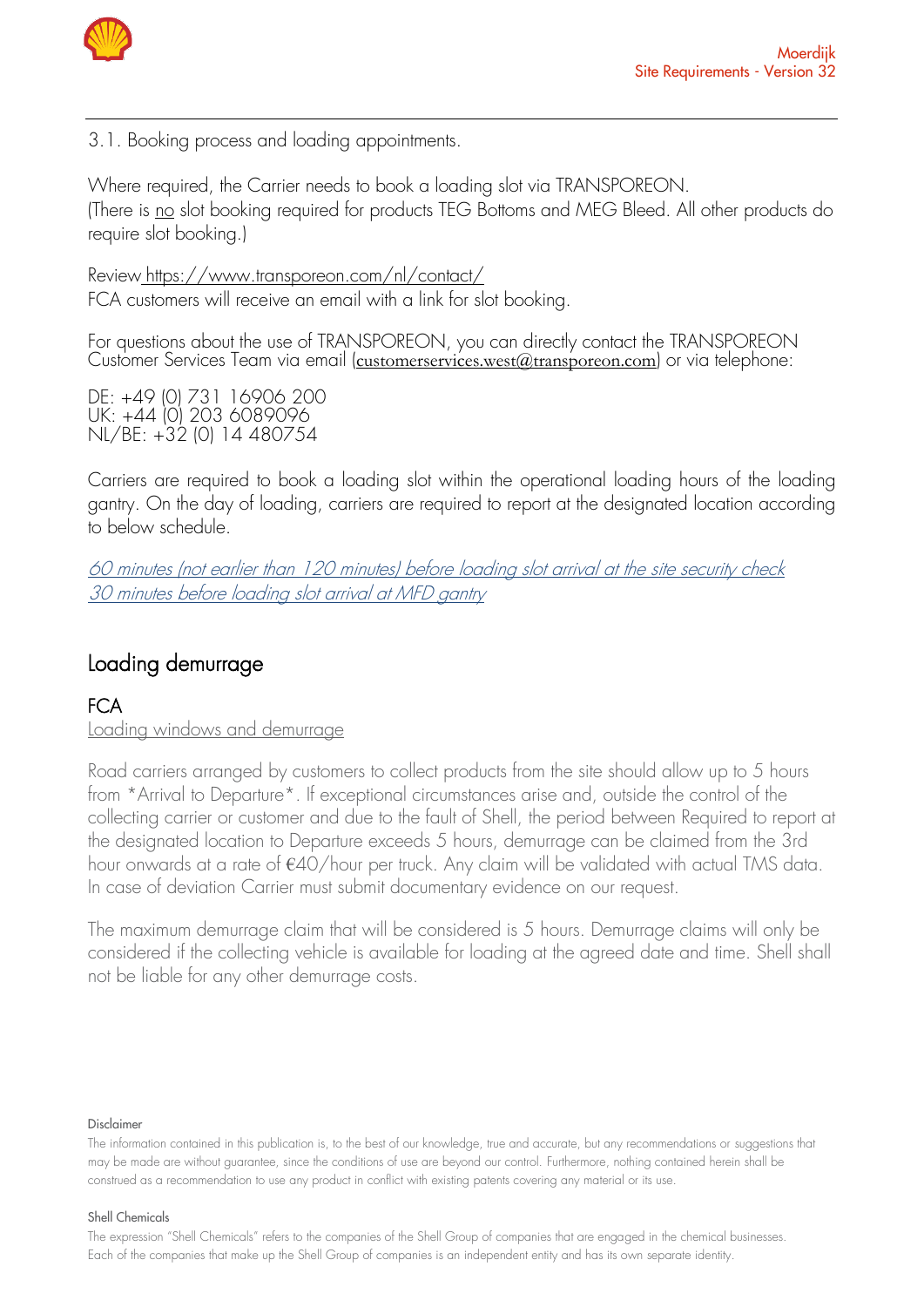

# <span id="page-4-0"></span>CPT

Loading windows and demurrage

Road carriers arranged by Shell to collect products from the site should allow up to 5 hours from \*Arrival to Departure\*. If exceptional circumstances arise and, outside the control of the collecting carrier or customer and due to the fault of Shell, the period between Required to report at the designated location to Departure exceeds 5 hours, demurrage can be claimed from the 3rd hour onwards at a rate of €40/hour per truck. Any claim will be validated with actual TMS data. In case of deviation Carrier must submit documentary evidence on our request. Road carriers should claim these costs via the regular way (TMS).

The maximum demurrage claim that will be considered is 5 hours. Demurrage claims will only be considered if the collecting vehicle is available for loading at the agreed date and time. Shell shall not be liable for any other demurrage costs.

# **Definitions**

Arrival: Required to report at the designated location Departure: the recorded time in TMS (Transporeon field "Dispatched")

# <span id="page-4-1"></span>4 Communication

All drivers will have to successfully perform a safety test before they can enter the site.

For HSSE reasons, each driver collecting or bringing product should be able to communicate in (at least basic level of) at least one of the following languages:

- Dutch
- **English**
- French
- **German**

Drivers who are not able to communicate in one of the above-mentioned languages will not be granted access to the site.

Safety test mandatory

### Disclaimer

The information contained in this publication is, to the best of our knowledge, true and accurate, but any recommendations or suggestions that may be made are without guarantee, since the conditions of use are beyond our control. Furthermore, nothing contained herein shall be construed as a recommendation to use any product in conflict with existing patents covering any material or its use.

### Shell Chemicals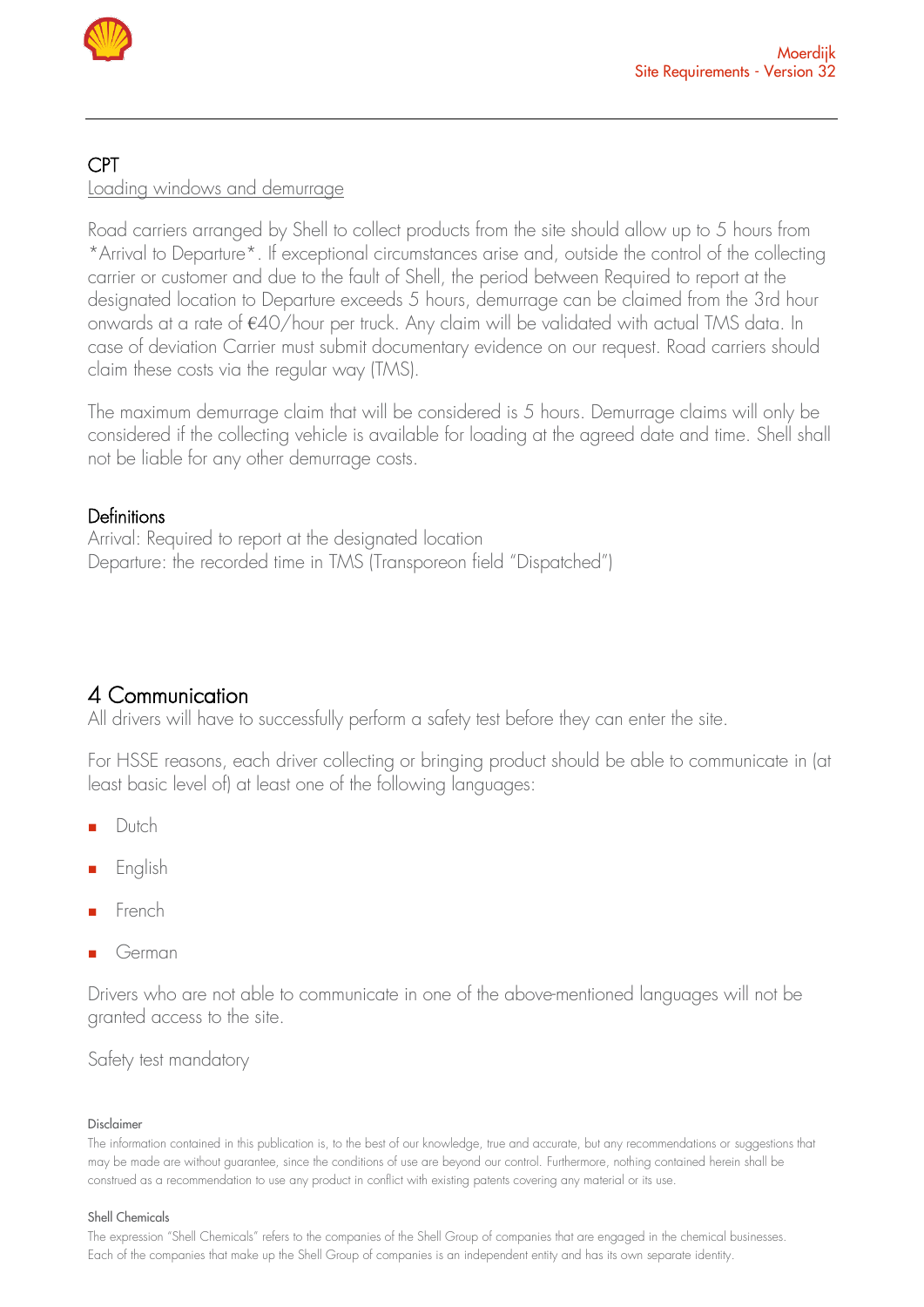

# <span id="page-5-0"></span>5. Life Saving Rules

Shell's Life-Saving Rules set out clear and simple "do's and don'ts" covering activities with the highest potential safety risk. They are not new. Most people comply with them every day – but there are still breaches taking place. The Life-Saving Rules help to make sure that rules are followed and people are protected.

Compliance with the Life Saving Rules is mandatory, and the Life Saving Rules are applicable to all operations under Shell's operational and / or governance control. Each reported non-compliance will be investigated. And failure to comply will result in disciplinary action, up to and including termination of employment for Shell employees, or for employees of contractors or sub-contractors, removal from the site and disqualification from future Shell work. Supervisors are held accountable to communicate and ensure compliance.

### If you choose to break the rules, you choose not to work for Shell.

### <span id="page-5-1"></span>The 12 Life-Saving Rules are

- Work with a valid work permit when required
- Conduct gas tests when required
- Verify isolation before work begins and use the specified life protecting equipment
- Obtain authorisation before entering a confined space
- Obtain authorisation before overriding or disabling safety critical equipment
- Protect yourself against a fall when working at height
- Do not walk under a suspended load
- Do not smoke outside designated smoking areas
- No alcohol or drugs while working or driving
- While driving, do not use your phone and do not exceed speed limits
- Wear your seat belt
- Follow prescribed Journey Management Plan

### Disclaimer

### Shell Chemicals

The information contained in this publication is, to the best of our knowledge, true and accurate, but any recommendations or suggestions that may be made are without guarantee, since the conditions of use are beyond our control. Furthermore, nothing contained herein shall be construed as a recommendation to use any product in conflict with existing patents covering any material or its use.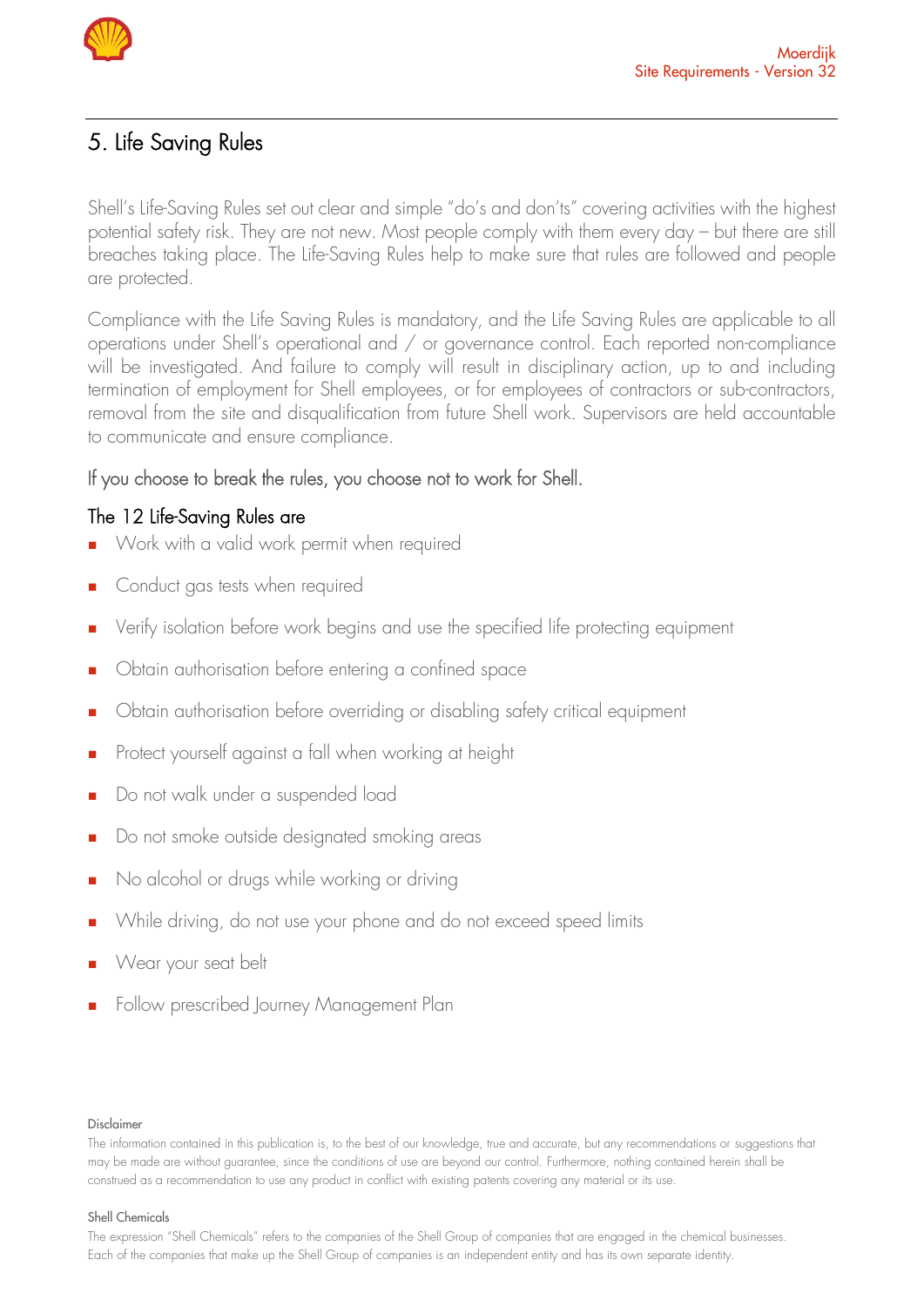



#### Disclaimer

The information contained in this publication is, to the best of our knowledge, true and accurate, but any recommendations or suggestions that may be made are without guarantee, since the conditions of use are beyond our control. Furthermore, nothing contained herein shall be construed as a recommendation to use any product in conflict with existing patents covering any material or its use.

#### Shell Chemicals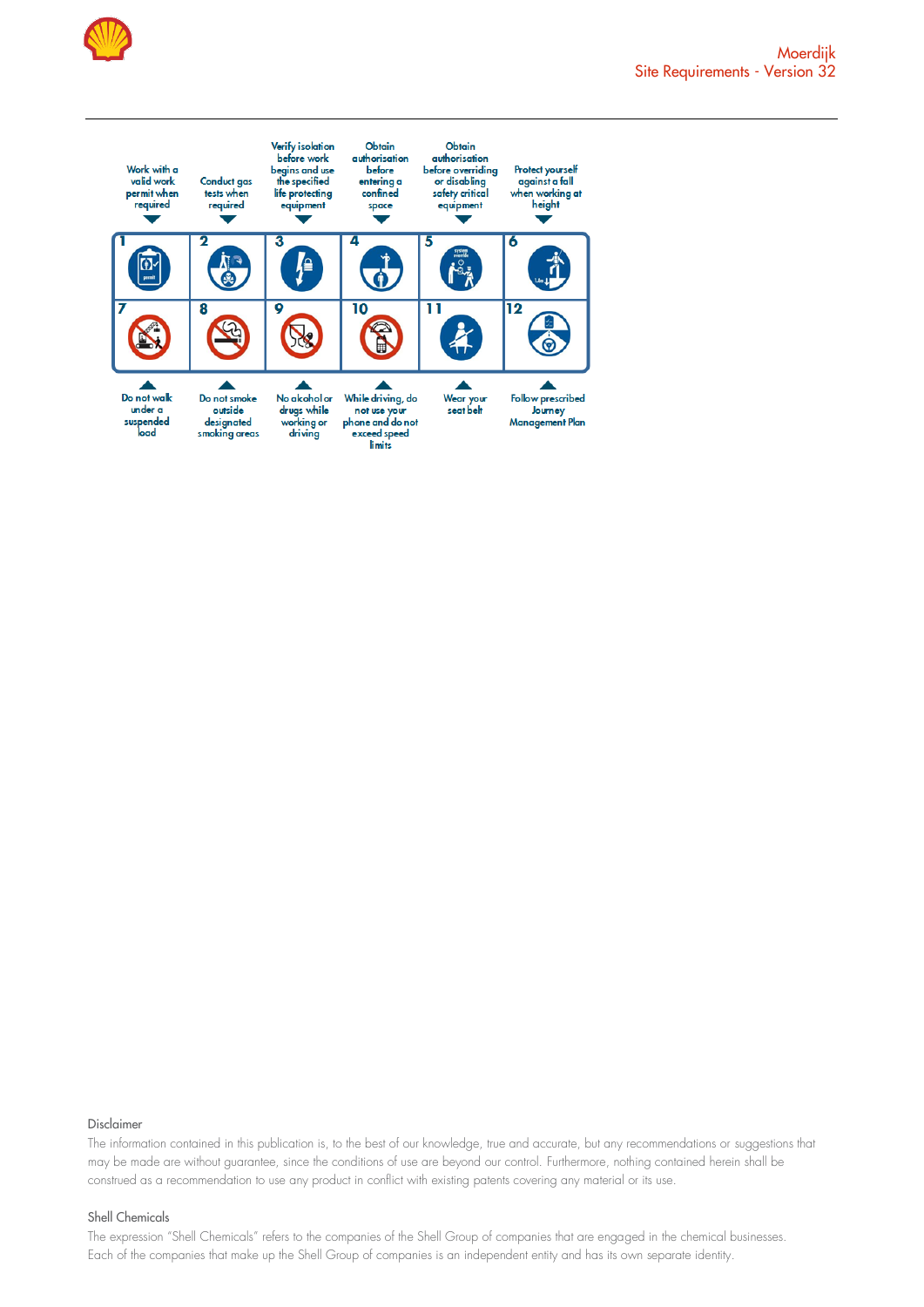

# <span id="page-7-0"></span>6. Special requirements of this location

# <span id="page-7-1"></span>PROHIBITED

- 1. Smoking and naked flames, use of alcohol and drugs.
- 2. Consuming food and drink in the workplace.
- 3. Theft and misappropriation.
- 4. Photography and filming.
- 5. Using personally owned electrical equipment, e.g laptop, e-reader etc
- 6. Operating Shell equipment without authorization.
- 7. Switching electrical systems on or off without authorization
- 8. Using mobile phones (GSM) and other mobile devices in loading zone or while driving on Shell premises.
- 9. Entering tank trailers (closed areas) and containers without permission of Shell.
- 10. Parking road tank cars at the parking lot south of Gate #1.
- 11. Entering top of road barrels or tank containers, even on parking places, without permission Shell (Including parking lots outside of gate 1/gate 2)
- 12. It is not allowed to relieve pressure of equipment on Moerdijk at the loading gantry.

# <span id="page-7-2"></span>OBLIGATIONS ON SITE

- 1) Observe the traffic regulations; respect additional/different rules. Use car headlights day and night, max speed on the premises 30 km/hr.
- 2) Show your identity papers when requested to do so.
- 3) Request permission to gain access to plant and installations.
- 4) Wear the appropriate industrial clothing and necessary means of personal protection.

The following items are required in the loading and unloading area's;

a helmet:



### Disclaimer

The information contained in this publication is, to the best of our knowledge, true and accurate, but any recommendations or suggestions that may be made are without guarantee, since the conditions of use are beyond our control. Furthermore, nothing contained herein shall be construed as a recommendation to use any product in conflict with existing patents covering any material or its use.

### Shell Chemicals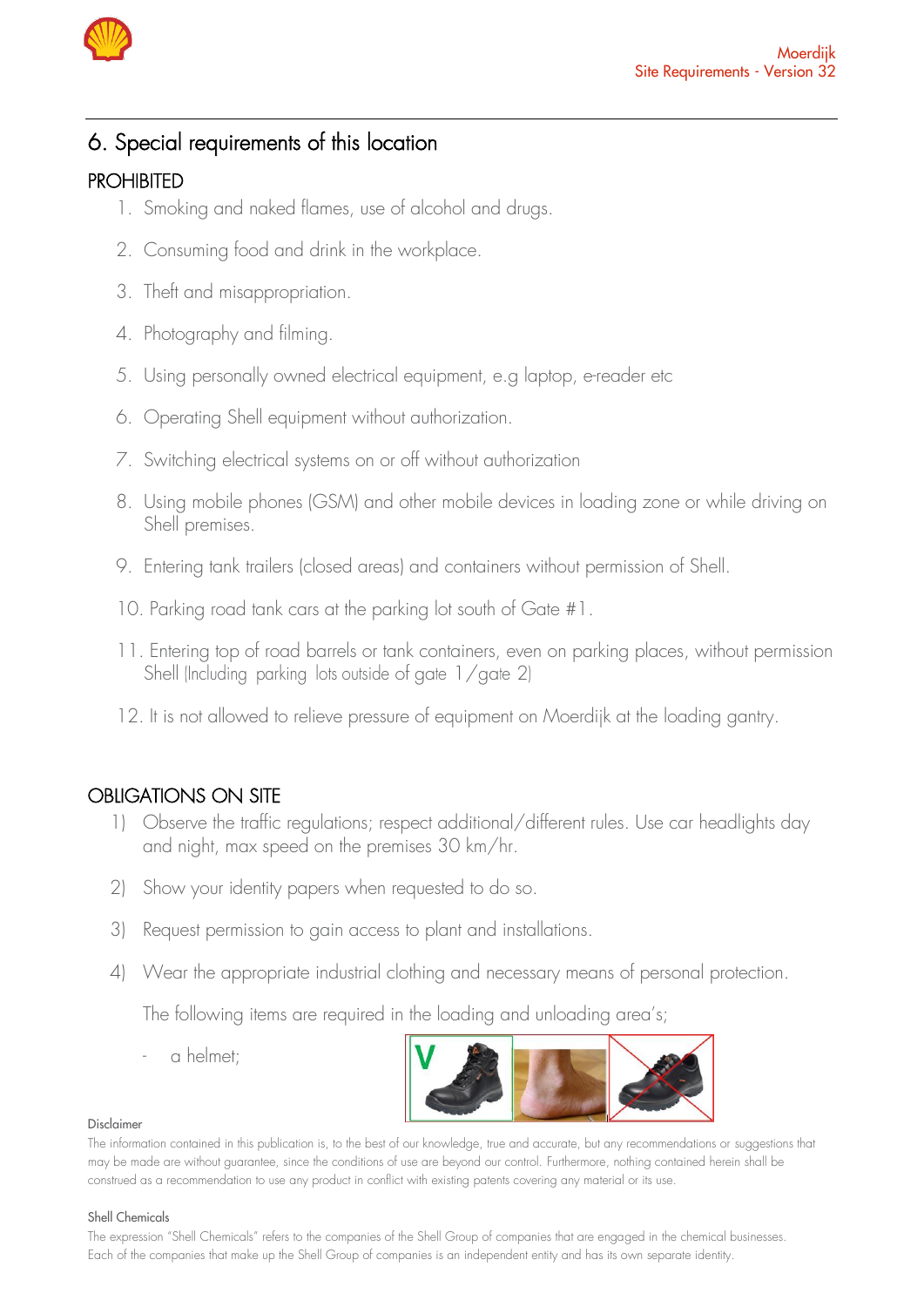

- High Ankle Safety-shoes;
- Safety goggles with side shields (that fits tightly to the face)
- Fire-retardant clothing (NEN-EN 11612) and anti-static clothing (NEN-EN 1149-5) and high visibility (NEN-EN 471)
- Depending on the type of operations, Safety gloves with protection against mechanical risks according to chapter 10.3 CEFIC guidelines "Best Practice Guidelines of Safe (un) loading of road Freight Vehicles.
- Depending on the type of operations, Safety gloves with protection against chemical risks according to chapter 10.3 CEFIC guidelines "Best Practice Guidelines of Safe (un) loading of road Freight Vehicles.
- 5) Keep the grounds clean and accessible.
- 6) Protect confidential information.
- 7) Report any incidents and dangerous situations.
- 8) Always use Shell-loading /unloading facilities to access the top of the tank container or locally installed /provided fall protection; only with permission of Shell- operations.
- 9) Install catwalks on the containers and use these for trucks and containers without fall protection.
- 10) Operate only in accordance with ADR regulations and with local plant regulations if applicable. Keep doors and windows of truck closed while loading; main switch (when available on truck) must always be switched OFF.
- 11) No repairs may be made to the vehicle, trailer or container. This is only possible in very special circumstances and only after authorization has been obtained in writing.
- 12) During loading of the equipment, the driver has to stay at the loading bridge and will further follow all instructions from loading personnel.
- 13) When using the safety harness, one person must be located on the tank /container and one person supervising its use from the loading bridge near the tank / container in case of an emergency. During loading of the equipment, the driver has to stay at the loading bridge.

### Disclaimer

### Shell Chemicals

The information contained in this publication is, to the best of our knowledge, true and accurate, but any recommendations or suggestions that may be made are without guarantee, since the conditions of use are beyond our control. Furthermore, nothing contained herein shall be construed as a recommendation to use any product in conflict with existing patents covering any material or its use.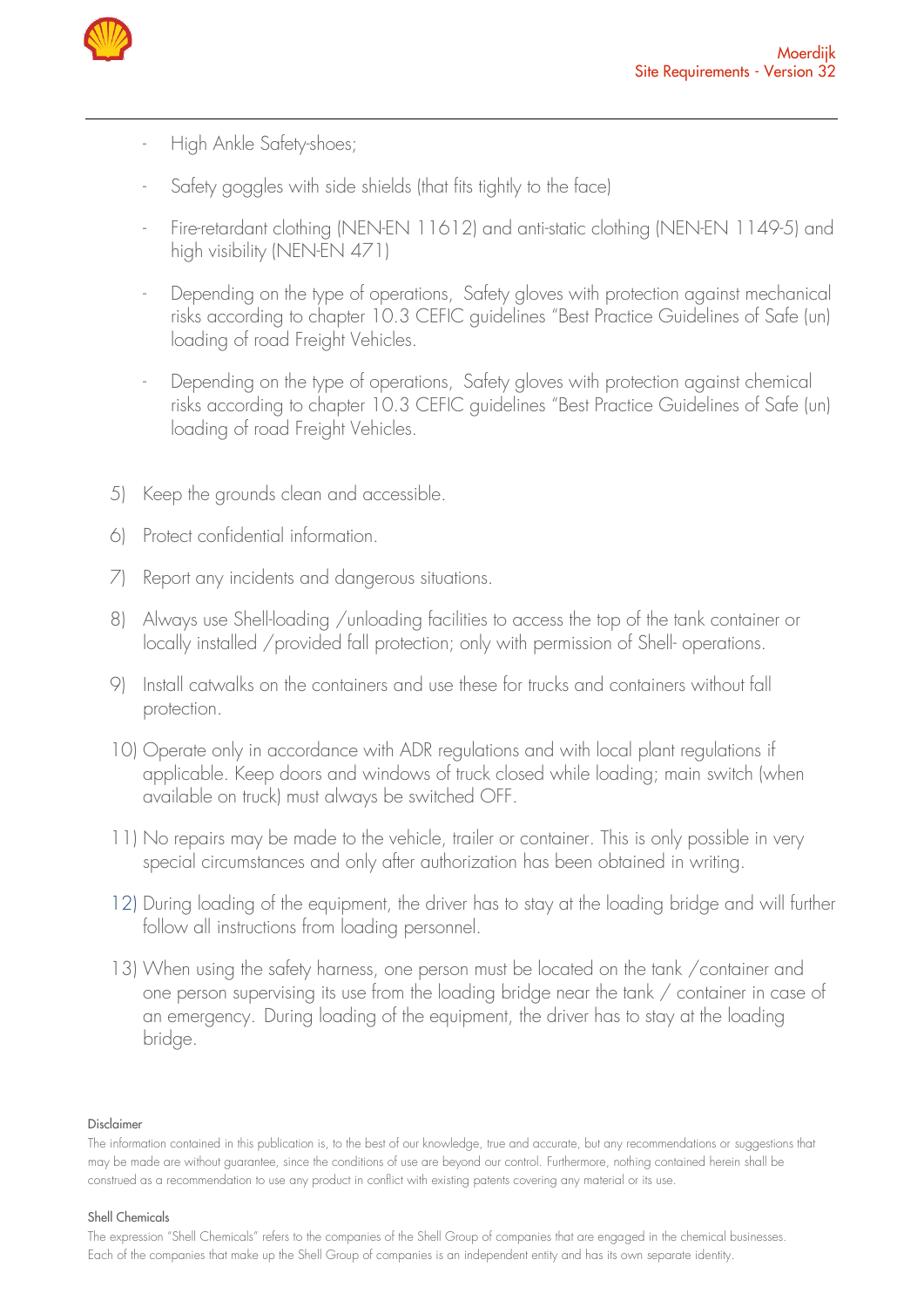

- 14) Follow all the instructions of the plant/loading personnel
- 15) Use of car headlights at all times (including day time)
- 16) Turn off the main switch on the loading-bridge.

Failure to abide by these rules will culminate in disciplinary measures, in conformity with the Consequence Management. SNC / SNR BBS-1 procedure 00.03.1012

#### Disclaimer

The information contained in this publication is, to the best of our knowledge, true and accurate, but any recommendations or suggestions that may be made are without guarantee, since the conditions of use are beyond our control. Furthermore, nothing contained herein shall be construed as a recommendation to use any product in conflict with existing patents covering any material or its use.

#### Shell Chemicals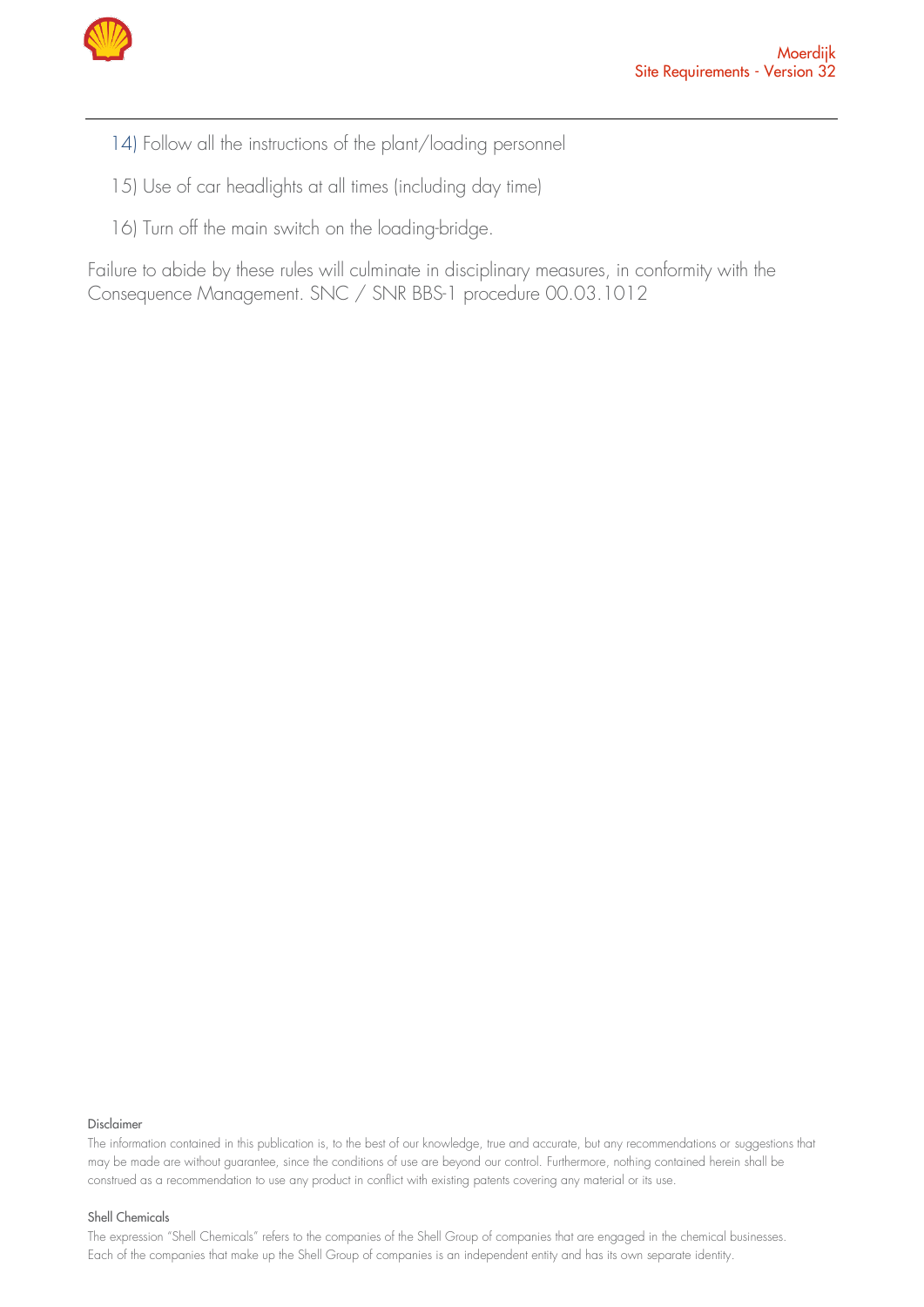

# <span id="page-10-0"></span>7. Process Description

### <span id="page-10-1"></span>General

All vehicles have to follow the signs: "Parking". The parking area is situated in front of the entrance of Moerdijk gate no 1. There are parking spaces available. Consequently the driver needs to report to the gate office with order details including order number (and item number), product name, quantity and destination.

When order details are correct, driver is allowed to enter the site and to drive to MFD.

Driver need to report at traffic office located in control room MFD.

- Order details including order number (and item number), product name, quantity and destination.
- <sup>◼</sup> A valid identification document must be handed over on arrival when presenting at the gate. A valid identification document is an ID card, passport or driver licence. Without a valid identification document access to the site will be refused.
- For loading: vehicle documents including registration card of truck and tank, ADR certificates, etc.
- <sup>◼</sup> For discharge orders the discharge location/plant, product name and order number with item number are required.
- Before entering of the site. Bottom valves must be closed and dust caps fitted. Before loading the driver will check that identification marks and labels are applied.
- All ADR drivers must have their "Instructions in writing" available according ADR 5.4.3.
- All gaskets must be in perfect condition before entering the site.
- All twist locks must be used and properly secured.

#### Disclaimer

The information contained in this publication is, to the best of our knowledge, true and accurate, but any recommendations or suggestions that may be made are without guarantee, since the conditions of use are beyond our control. Furthermore, nothing contained herein shall be construed as a recommendation to use any product in conflict with existing patents covering any material or its use.

### Shell Chemicals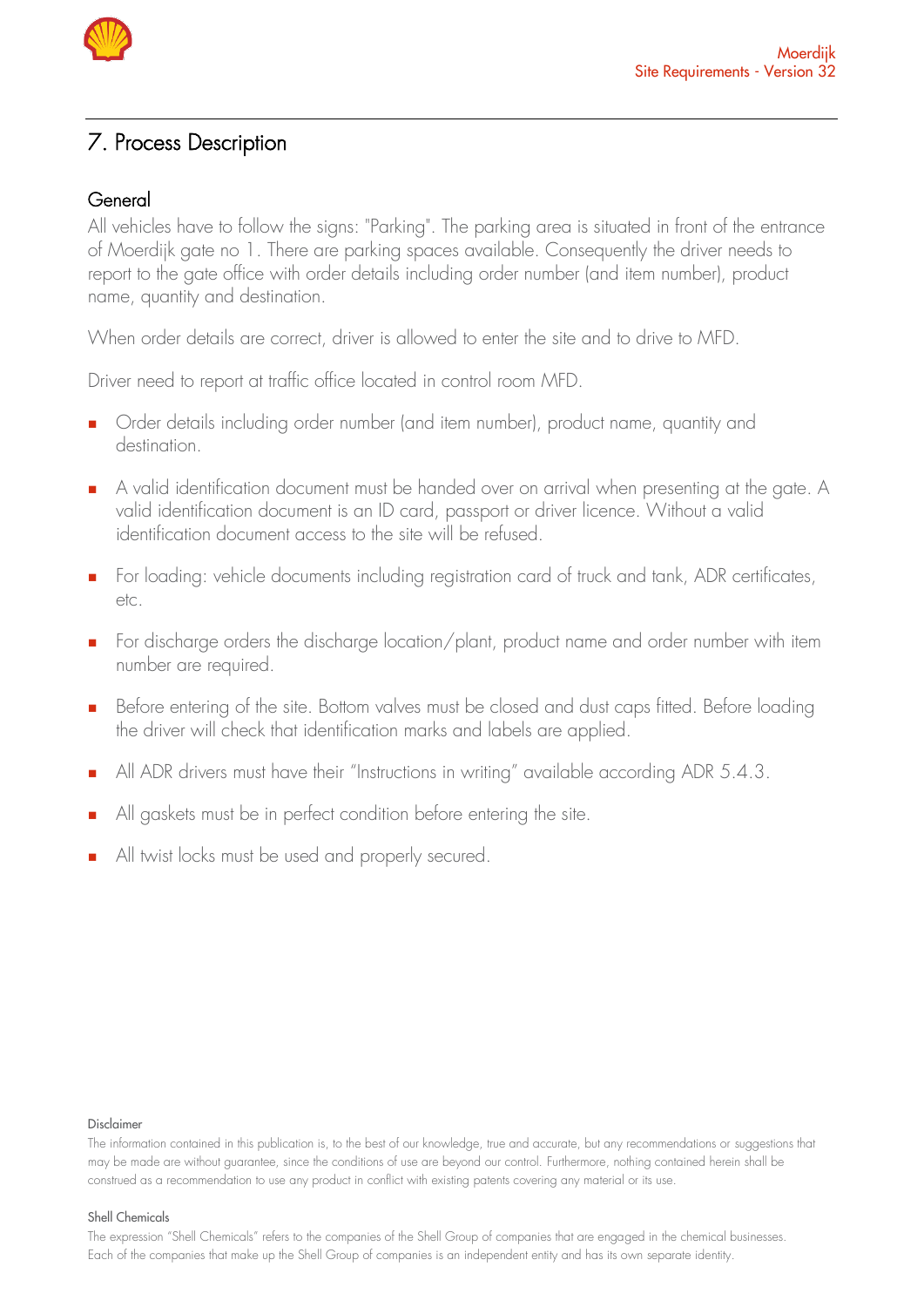

# <span id="page-11-0"></span>8. Equipment requirements

### <span id="page-11-1"></span>Equipment condition

- Tank code must be visible on container or tank ID-plate
- Tank code for trailers and road barrels must be verified via equipment documents
- Walking grid need to be available on trailer or container
- The carrier takes full responsibility for the information on the waiver and any form of contamination
- <sup>◼</sup> Multi compartment transport equipment with a centralized unloading point for all compartments if only one product is loaded.
- <sup>◼</sup> Multi compartment transport equipment having a discharge line for each compartment and no collector between these lines is fitted
- On and around the container, everything must be easily and safely accessible in all weather conditions in order to carry out the work of the filler. This can be done through walkways, anti slip etc.

### <span id="page-11-2"></span>Compartment size for ADR and NON-ADR products

The order quantity (for both ADR and <u>NON-ADR</u> products) should fit in a road barrel or container conforming to the following Shell requirements:

- Compartments larger than 7500 litres should be loaded either less than 20% or more than 80% of the max. capacity. (for both ADR and NON-ADR products)
- Compartments larger than 7500 litres, which have to load orders with a volume between 20% and 80% of the max. capacity should have baffle plates dividing the compartment in areas of max. 7500 litres. (for both ADR and NON-ADR products)
- <sup>◼</sup> For loading of the following products a one compartment road barrel or container is required: Products of ADR class 2, Propylene Oxide and DCPD.

### The driver will be rejected if the offered equipment cannot be loaded in conformance with the above requirements.

### Disclaimer

### Shell Chemicals

The information contained in this publication is, to the best of our knowledge, true and accurate, but any recommendations or suggestions that may be made are without guarantee, since the conditions of use are beyond our control. Furthermore, nothing contained herein shall be construed as a recommendation to use any product in conflict with existing patents covering any material or its use.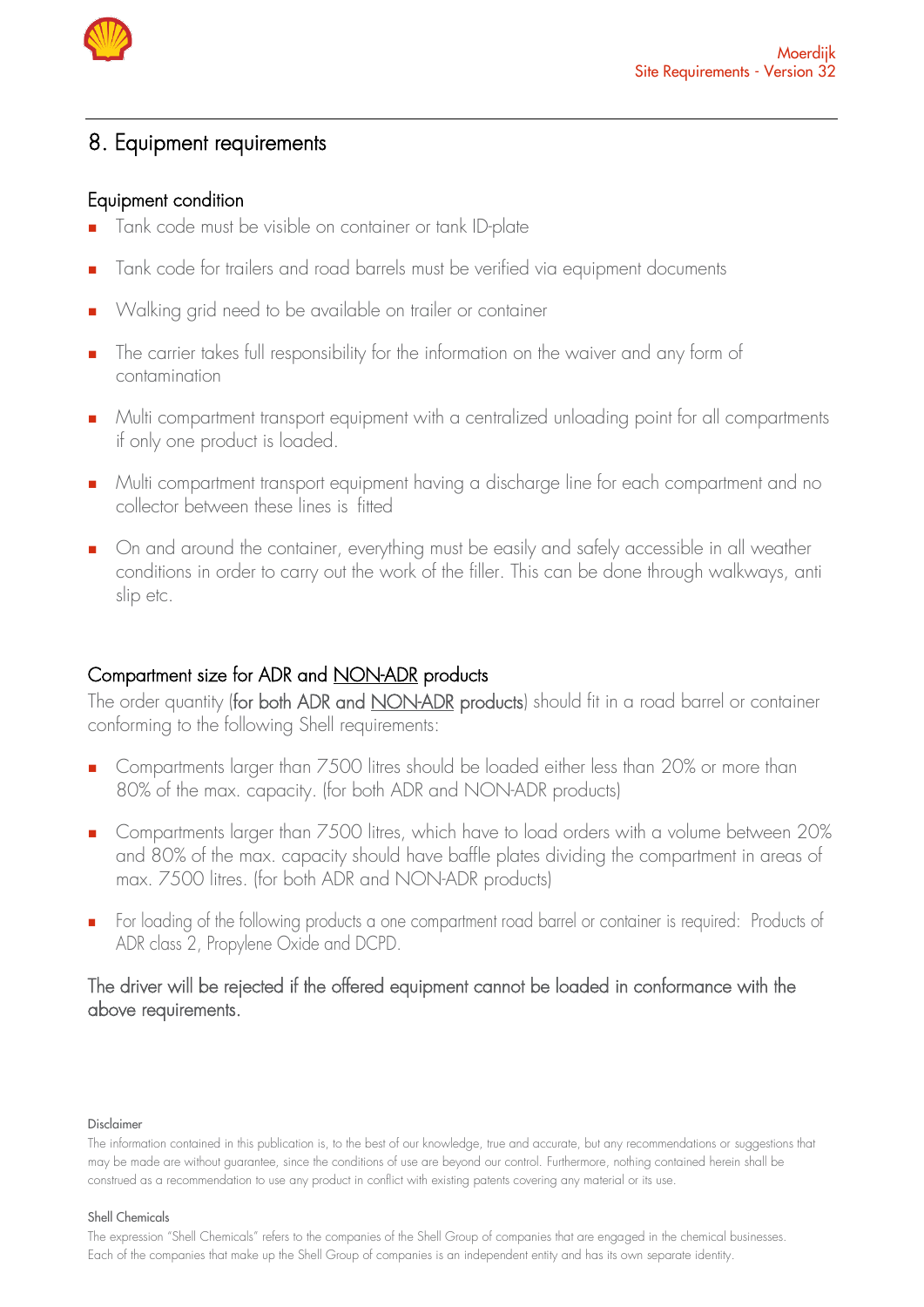

### <span id="page-12-0"></span>Cleaning Document/Vacuum Test

When previous cargo is not exactly the same as the product to be loaded, equipment must be cleaned!

Depending on product and previous cargo it is required that vehicles collecting bulk liquids are accompanied by a recognised cleaning document (ECD), 6 weeks valid (EFTCO for C-terms).

EFTCO: <https://www.eftco.org/downloads>

In addition, containers require a statement that a vacuum test (two weeks valid) has been carried out successfully after last cleaning and valves must be kept closed after test.

Documents must be handed over to the Traffic Officer.

If previous cargo is the same as order that needs to be loaded, a waiver will be required. The following information should be reflected on the waiver:

- previous product
- order number
- license plate number/container number
- to be signed by the haulier
- the carrier takes full responsibility for the information on the waiver and any form of contamination

Installation personnel can always decide to reject the waiver. No claims for lost time or any other associated costs will be accepted, when a waiver for "no cleaning" is used by the haulier.

Except for EO, PO and TDI this waiver is max 6 weeks after previous load.

### <span id="page-12-1"></span>**Temperature**

The temperature of the compartments is not allowed to exceed 30°C. In case the temperature is higher, loading will not commence until the temperature has dropped. Please check tank temperature after cleaning procedure.

### Disclaimer

### Shell Chemicals

The information contained in this publication is, to the best of our knowledge, true and accurate, but any recommendations or suggestions that may be made are without guarantee, since the conditions of use are beyond our control. Furthermore, nothing contained herein shall be construed as a recommendation to use any product in conflict with existing patents covering any material or its use.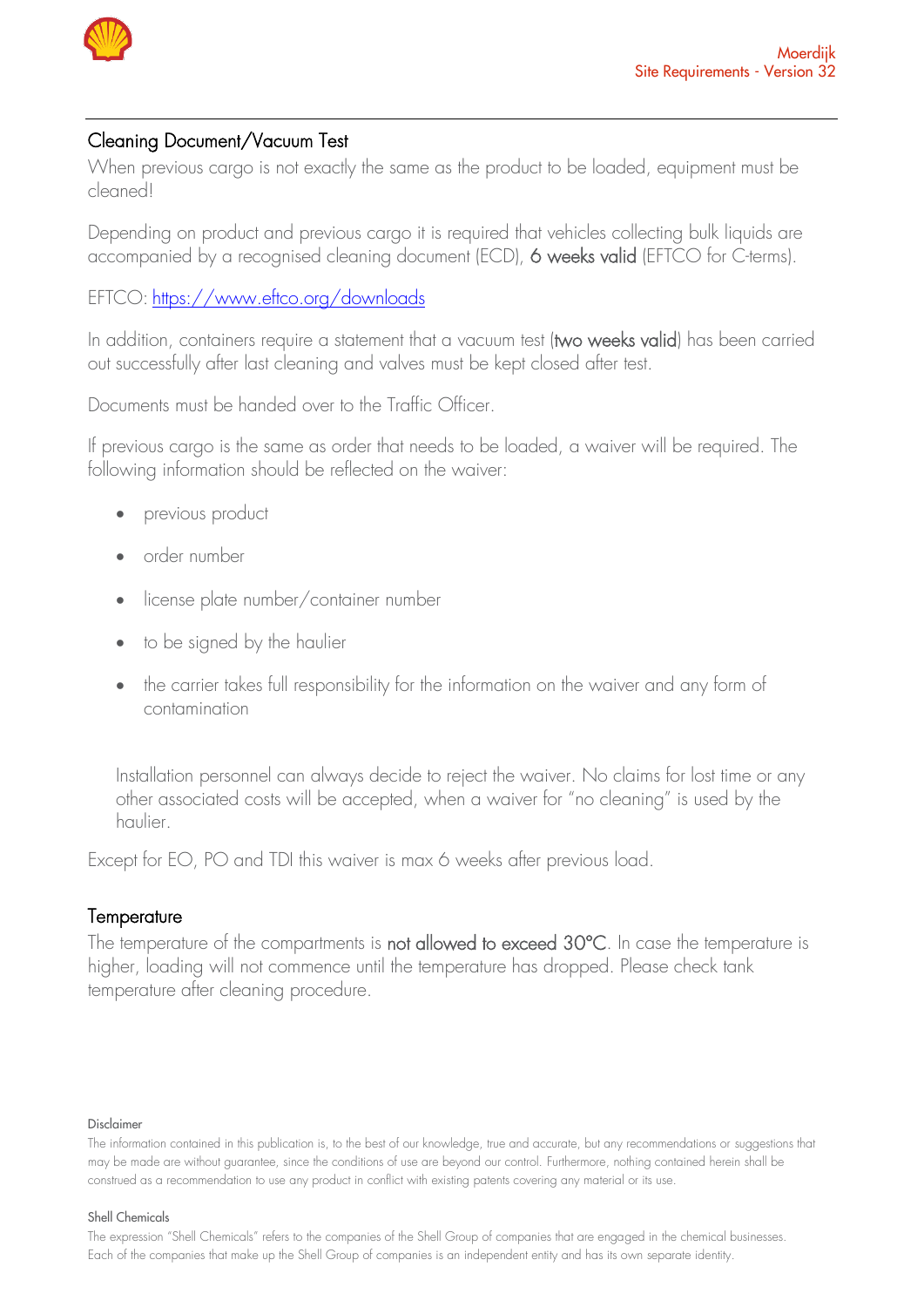

# <span id="page-13-0"></span>Sealing

Every man-lid, product valve and vapour-return valve from each container loaded at Shell Moerdijk with Shell product will be sealed. This seal will be fitted by truck driver after loading at the gantry. Seal numbers will be marked on a seal list by operations.

# Pressure for EO & PO

Arrival-pressure for EO must not exceed 3 barg and for PO 1 barg.

In case sealing is not possible, containers will be rejected.

# <span id="page-13-1"></span>9. Requirements for D.C.P.D. Road Car Loadings.

- D.C.P.D. is loaded via a fully closed loading system. Vapors are sent to a vapor treating system.
- D.C.P.D. is loaded via the bottom in an "one compartment" container.
- The installations vapor return hose will be connected via an interface connection on top of the container, for this purpose the vapor connection of the container must be positioned as far as possible in front of the container facing towards the truck. In addition, the container must be equipped with a valve on the top the tank.
- The interface connections are provided by the site. They are equipped on one side with the following connections to connect the container;
	- 2" "Dairy coupling" female.
	- 2" B.S.P. threaded connection, female.
	- 1" B.S.P. threaded connection, female.
	- $\bullet$   $\frac{3}{4}$ " claw coupling.
	- 1" tank car coupler, type MK coupler, female.
- Note;

The container vapor line or purge line, if installed, is not used to avoid the line from clogging as D.CP.D. vapors can solidify in this line and due to the design of our installation. This being the reason as to why the valve should be on top of the tank.

# <span id="page-13-2"></span>10. Requirements for Road Car loading VEHA and VEOVA9 at MEOD

- VEHA and VEOVA9 Road Cars must be equipped with manholes NOT positioned on the back side of the compartment.
- The used container needs to be single compartment.

Note; Driver needs to keep the container as straight as possible during loading.

### Disclaimer

The information contained in this publication is, to the best of our knowledge, true and accurate, but any recommendations or suggestions that may be made are without guarantee, since the conditions of use are beyond our control. Furthermore, nothing contained herein shall be construed as a recommendation to use any product in conflict with existing patents covering any material or its use.

### Shell Chemicals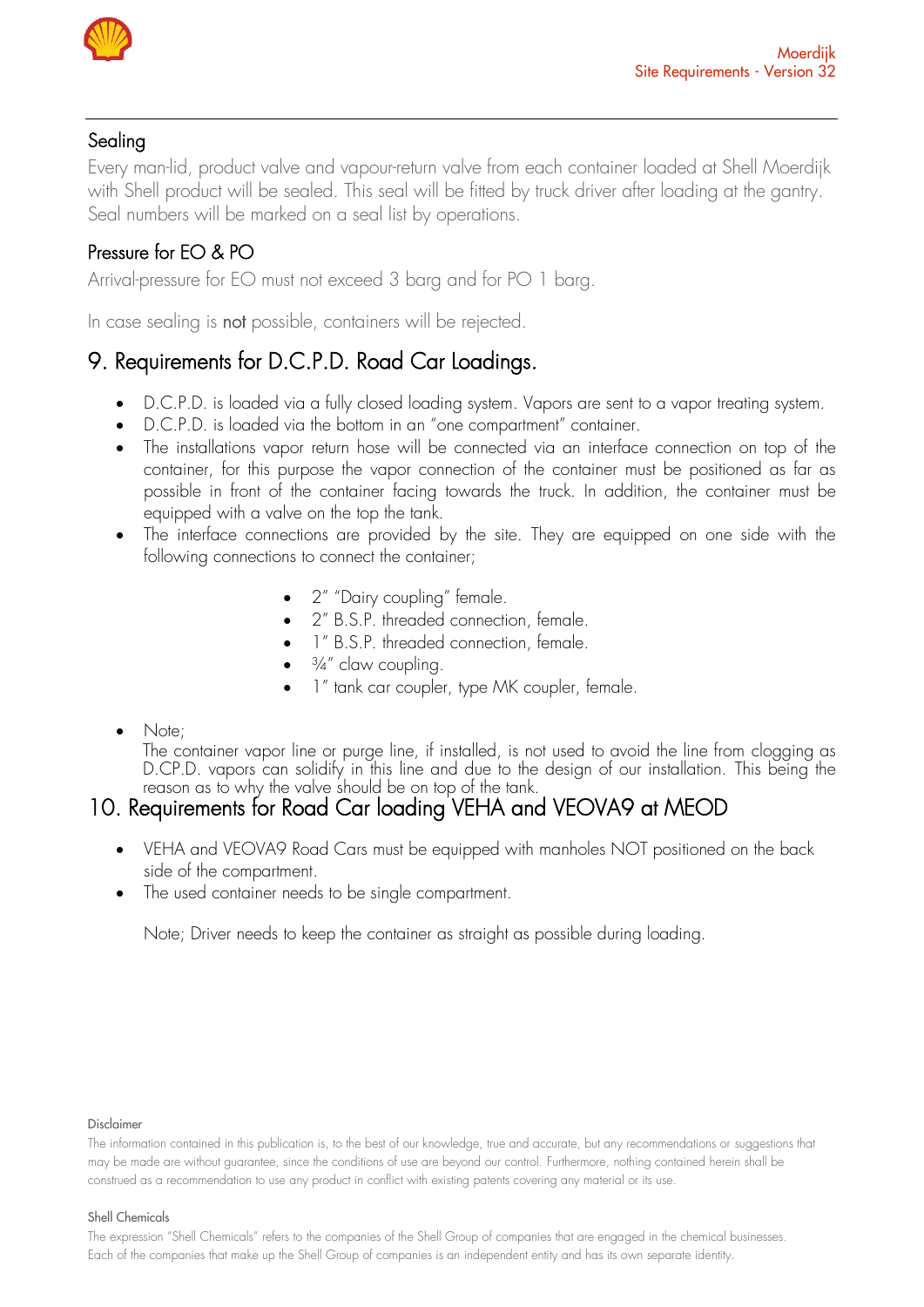

# <span id="page-14-0"></span>11. Loading Rail Tank Cars

### <span id="page-14-1"></span>**(**RTC's) General requirements

- The RTC construction (tanks and fittings) should be suitable for transport of product according to the RID rules.
- All in/outlets should be constructed as such that these can be sealed at all times. Connections (load – discharge line plus dome cover) should be in the centre of the RTC. For Moerdijk liquid RTC's with dome cover should be used because of top loading. Preference for all RTC's: equipped with hydraulic operated bottom valve.

# <span id="page-14-2"></span>Gaskets

The gaskets should be resistant for the carried products and mechanical suitable (fit for purpose) for the flange. It is not allowed to use PTFE (Teflon) for the following positions:

■ Static flange connection

# <span id="page-14-3"></span>PTFE may be used:

- Dome cover (outside PTFE, Viton core)
- As lining for ball and gate valves
- For bottom valve seats
- <sup>◼</sup> For side valve seats/spindles

It is not allowed to install gaskets with lubricants or grease

# <span id="page-14-4"></span>Additional requirements for Styrene RTC's

- <sup>◼</sup> Material of tank should be uncoated Carbon Steel
- Each Styrene RTC should be cleaned (de-polymerization) every 6 months. This includes the vapour return system. Dome cover - and bottom valve gasket should be changed.
- Gasket of dome cover specification should be Viton with Teflon core
- Gasket of bottom valve specification should be Viton
- Dedicated to styrene RTC's are preferred.

### Disclaimer

The information contained in this publication is, to the best of our knowledge, true and accurate, but any recommendations or suggestions that may be made are without guarantee, since the conditions of use are beyond our control. Furthermore, nothing contained herein shall be construed as a recommendation to use any product in conflict with existing patents covering any material or its use.

### Shell Chemicals